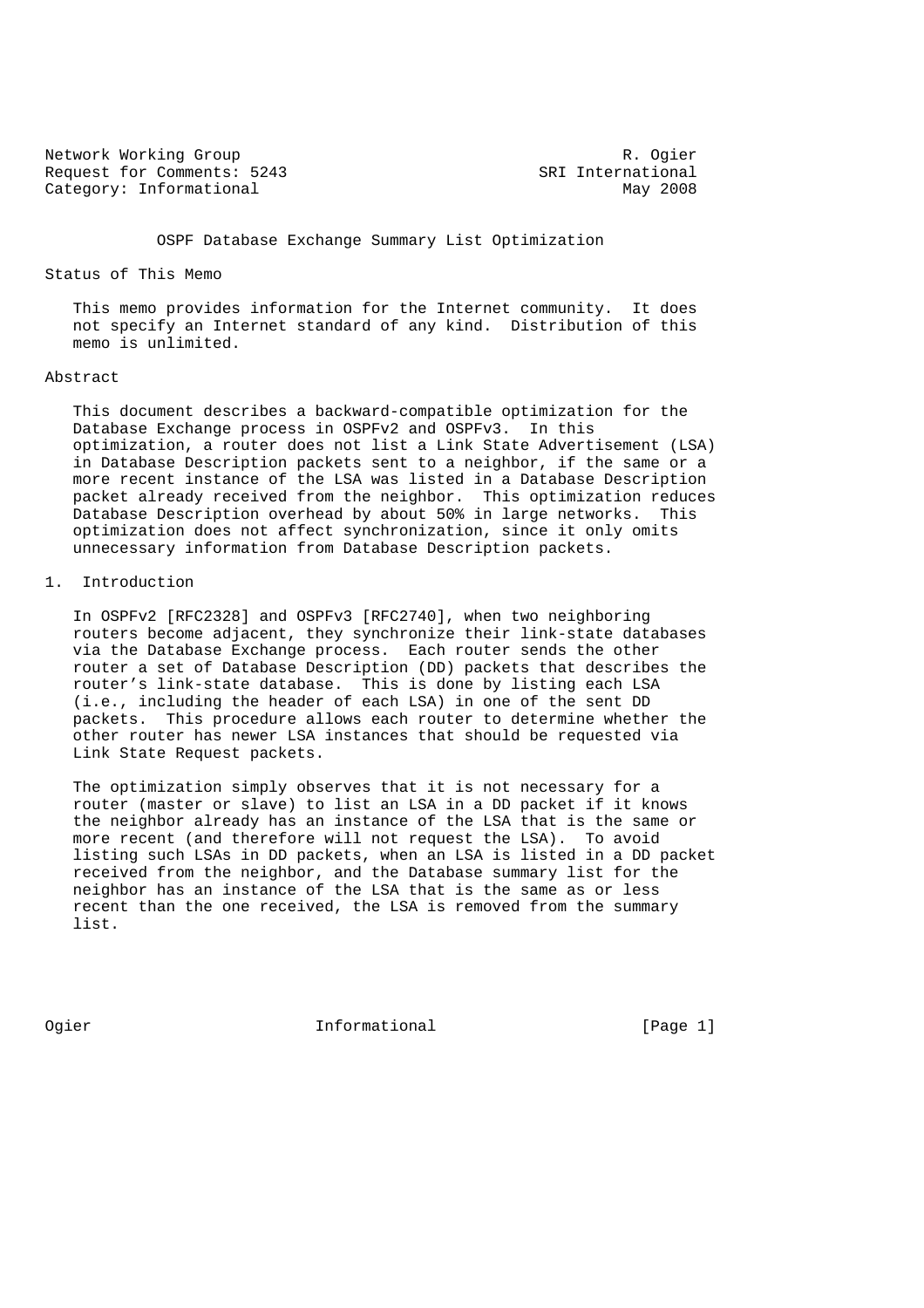The optimization, called the Database Exchange summary list optimization, does not affect synchronization, since the LSAs that are omitted from DD packets are unnecessary. The optimization is fully backward compatible with OSPF. The optimization reduces Database Description overhead by about 50% in large networks in which routers are usually already nearly synchronized when they become adjacent, since it reduces the total number of LSA headers exchanged by about one-half in such networks. The optimization is especially beneficial in large networks with limited bandwidth, such as large mobile ad hoc networks.

2. Specification of Optimization

 The Database Exchange summary list optimization is defined by modifying Section 10.6 "Receiving Database Description Packets" of RFC 2328 as follows. The second-to-last paragraph of Section 10.6 is replaced with the following augmented paragraph:

 When the router accepts a received Database Description Packet as the next in sequence, the packet contents are processed as follows. For each LSA listed, the LSA's LS type is checked for validity. If the LS type is unknown (e.g., not one of the LS types 1-5 defined by this specification), or if this is an AS-external-LSA (LS type = 5) and the neighbor is associated with a stub area, generate the neighbor event SeqNumberMismatch and stop processing the packet. Otherwise, the router looks up the LSA in its database to see whether it also has an instance of the LSA. If it does not, or if the database copy is less recent, the LSA is put on the Link state request list so that it can be requested (immediately or at some later time) in Link State Request Packets. In addition, if the Database summary list contains an instance of the LSA that is the same as or less recent than the listed LSA, the LSA is removed from the Database summary list.

 The above additional step (which updates the Database summary list) may be performed either before or after the router looks up the listed LSA in its database and possibly adds the LSA to the Link state request list. However, to implement the optimization, the additional step must be performed for each LSA listed in the received DD packet (to fully update the Database summary list) before the next DD packet is sent in response.

Ogier **Informational** Informational [Page 2]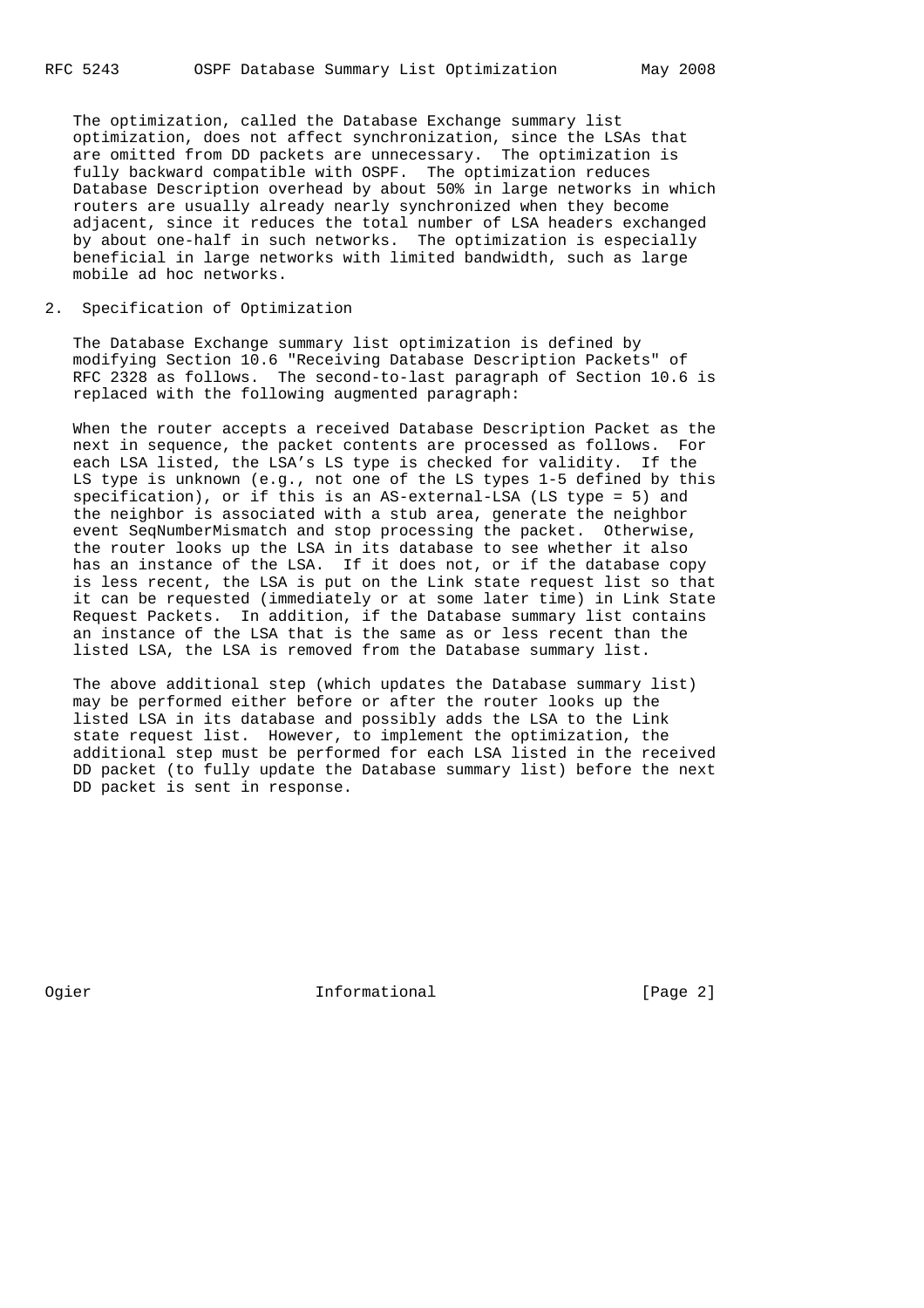Although the optimization does not require that LSAs be listed in DD packets in any particular order, faster lookup of LSAs in the Database summary list may be possible if LSAs are listed in the same order by all routers. If such an ordering is used, then to encourage different implementations to use the same ordering, this document recommends that LSAs be listed in lexicographically increasing order of (LS type, Link State ID, Advertising Router) for OSPFv2 and (LS type, Advertising Router, Link State ID) for OSPFv3.

3. Example

 This section describes an example to illustrate the Database Exchange summary list optimization. Assume that routers RT1 and RT2 already have identical databases when they start Database Exchange. Also assume that the list of LSA headers for the database fits into two DD packets. Then, the standard Database Exchange is as follows when RT1 is the first to change the neighbor state to ExStart. Note that each router sends two full DD packets.

RT1 (slave) RT1 (slave)

| ExStart  | Empty DD $(Seq=x, I, M, Master)$<br>-------------------------------> |          |
|----------|----------------------------------------------------------------------|----------|
|          | Empty DD $(Seq=y,I,M,Master)$<br>______________________________      | ExStart  |
| Exchange | Full DD (Seq=y, M, Slave)<br>------------------------------->        |          |
|          | Full DD (Seq=y+1, M, Master)<br>______________________________       | Exchange |
|          | Full DD (Seq=y+1, Slave)<br>------------------------------->         |          |
|          | Full DD (Seq=y+2, Master)<br>------------------------------          |          |
| Full     | Empty DD (Seq= $y+2$ , Slave)<br>_______________________________     |          |
|          |                                                                      | Full     |

 If the optimization is used, when RT2 receives the first full DD packet from RT1, it removes from its summary list all LSAs that are listed in the DD packet. Then RT2 sends a DD packet that lists the remaining LSAs (since all of the LSA headers fit into two DD packets). When RT1 receives this DD packet, it removes these remaining LSAs from its summary list (causing it to be empty) and sends an empty DD packet to RT2.

Ogier **Informational** Informational [Page 3]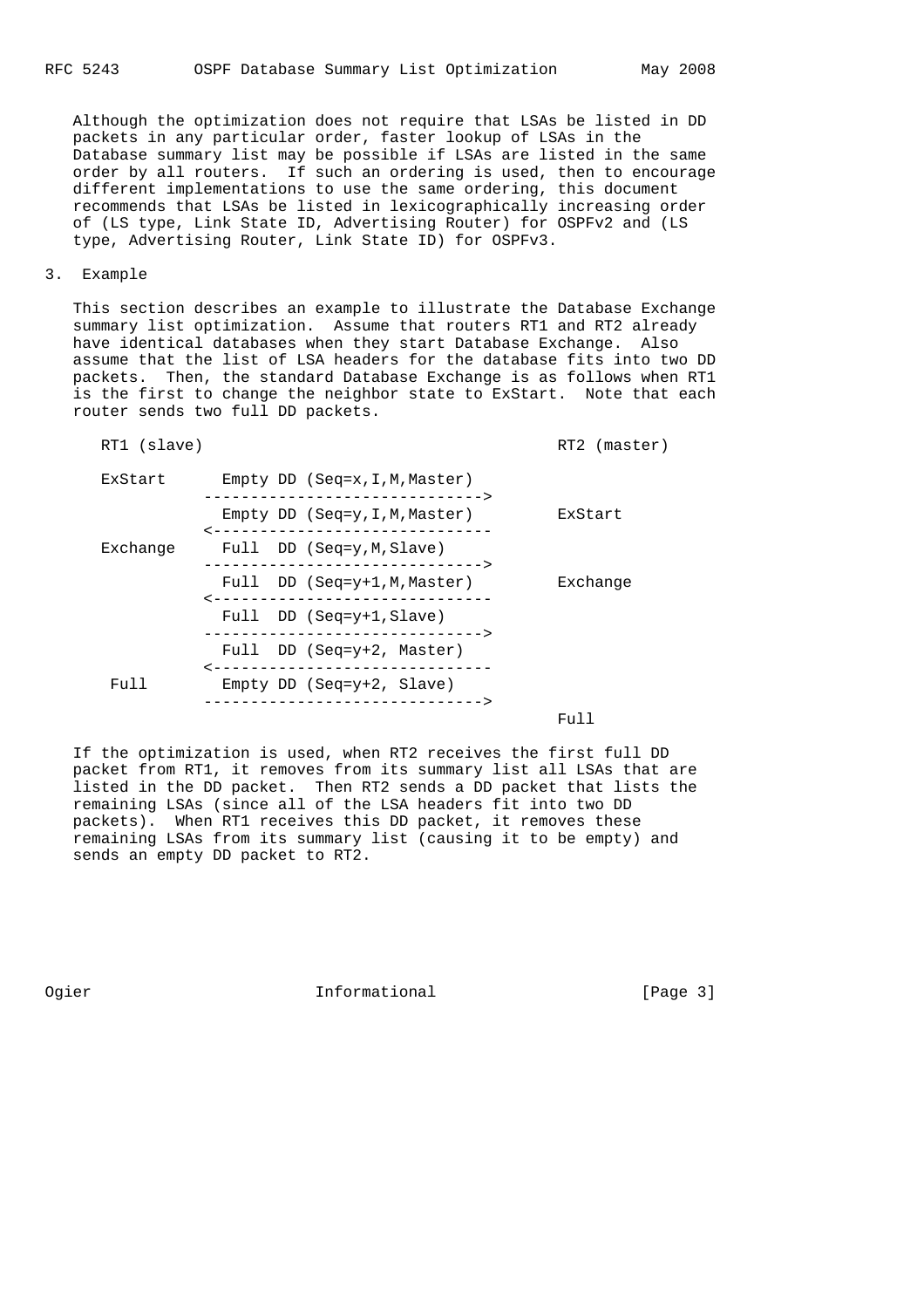With the optimization, each router sends only one full DD packet instead of two, as shown below.

| RT1 (slave) |                                                                    | RT2 (master) |
|-------------|--------------------------------------------------------------------|--------------|
| ExStart     | Empty DD $(Seq=x,I,M,Master)$<br>--------------------------------  |              |
|             | Empty DD $(Seq=y, I, M, Master)$<br>______________________________ | ExStart      |
| Exchange    | Full DD (Seq=y, M, Slave)<br>---------------------------------     |              |
|             | Full DD (Seq=y+1, Master)<br>------------------------------        | Exchange     |
| ן נוד       | Empty DD (Seq= $y+1$ , Slave)<br>--------------------------------  |              |
|             |                                                                    | Full         |

### 4. Security Considerations

This document does not raise any new security concerns.

5. IANA Considerations

 This document specifies a simple backward-compatible optimization for OSPFv2 and OSPFv3 that does not require any new number assignment.

6. Normative References

[RFC2328] Moy, J., "OSPF Version 2", STD 54, RFC 2328, April 1998.

 [RFC2740] Coltun, R., Ferguson, D., and J. Moy, "OSPF for IPv6", RFC 2740, December 1999.

7. Acknowledgments

 The recommendation to list LSAs in lexicographical order was suggested by Acee Lindem.

## Author's Address

 Richard G. Ogier EMail: rich.ogier@earthlink.net

Ogier 111 Informational 1797 [Page 4]